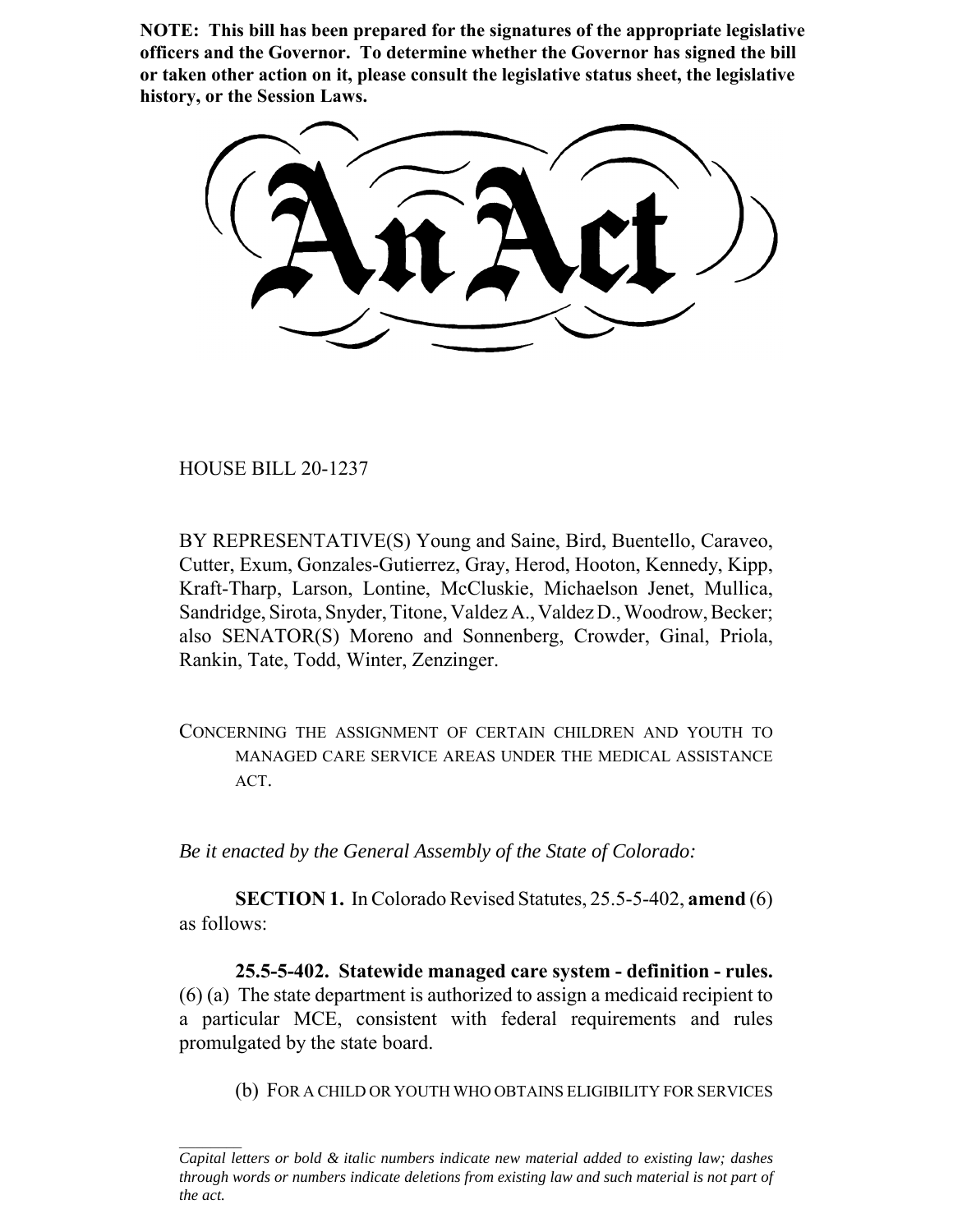UNDER THE STATE'S MEDICAID PROGRAM THROUGH A DEPENDENCY AND NEGLECT ACTION RESULTING IN OUT-OF-HOME PLACEMENT PURSUANT TO ARTICLE 3 OF TITLE 19 OR A JUVENILE DELINQUENCY ACTION RESULTING IN OUT-OF-HOME PLACEMENT PURSUANT TO ARTICLE 2 OF TITLE 19, THE STATE DEPARTMENT SHALL ASSIGN THE CHILD OR YOUTH TO THE MCE COVERING THE COUNTY WITH JURISDICTION OVER THE ACTION. THE STATE DEPARTMENT SHALL ONLY CHANGE THE ASSIGNMENT IF THE CHANGE IS REQUESTED BY THE COUNTY WITH JURISDICTION OVER THE ACTION OR BY THE CHILD'S OR YOUTH'S LEGAL GUARDIAN.

**SECTION 2. Safety clause.** The general assembly hereby finds,